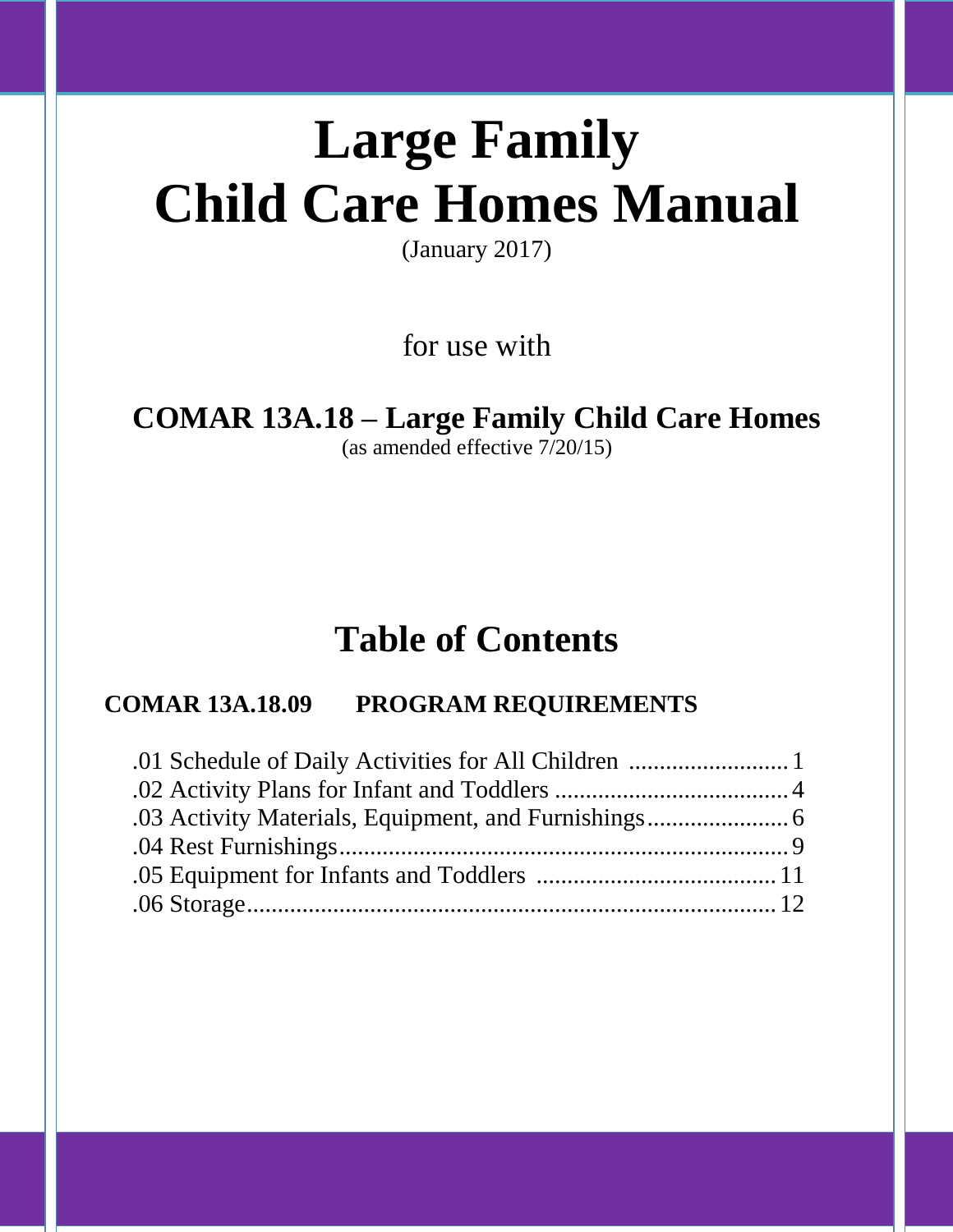- **01. Schedule of Daily Activities for All Children.**
	- A. **The provider shall prepare, post, and follow a written schedule of daily activities and offer activities that:**
		- **(1) Promote the sound emotional, social, intellectual, and physical growth of each child;**
		- **(2) Are appropriate to the age, needs, and capabilities of the individual child;**
		- **(3) Include opportunities for individual and group participation;**
		- **(4) Include a balance between self-selected and staff-directed activities;**
		- **(5) Include a balance between active and quiet periods;**
		- **(6) Include periods of rest appropriate to the age, needs, and activities of the child; and**
		- **(7) Include outdoor play in the morning and afternoon except that outdoor play need not be included:**
			- (a) **When the weather is inclement; or**
			- (b) **In a before-school program.**

*INTENT: For each care day, the large family child care home must have a written schedule that provides activities that meet each child's individual and developmental needs while also allowing the child to engage in spontaneous activities and relationships.*

#### *INSPECTION REPORT ITEM: "Schedule of Daily Activities for All Children"*

#### *COMPLIANCE CRITERIA:*

- *A written daily activity schedule is posted in each room or group.*
- *The schedule includes time periods for activities that:*
	- *Promote social, intellectual, emotional, and physical growth*
	- *Provide activity choice and activity balance, and*
	- *Unless precluded by bad weather, include twice-daily outdoor periods.*

#### *ASSESSMENT METHOD:*

*Observe to determine if:*

- *A current, written activity schedule is posted, and*
- *The schedule includes time periods for activities that meet the compliance criteria listed above.*

#### *Notes:*

- *Each child develops at his or her own pace; however, there are general developmental characteristics that children typically demonstrate at certain age levels. See "Developmental Characteristics", for information about these age levels, and for some suggestions regarding toys and equipment appropriate to each age grouping.*
- *A resource of activities designed to promote child development is included. See "Suggested Daily Activities".*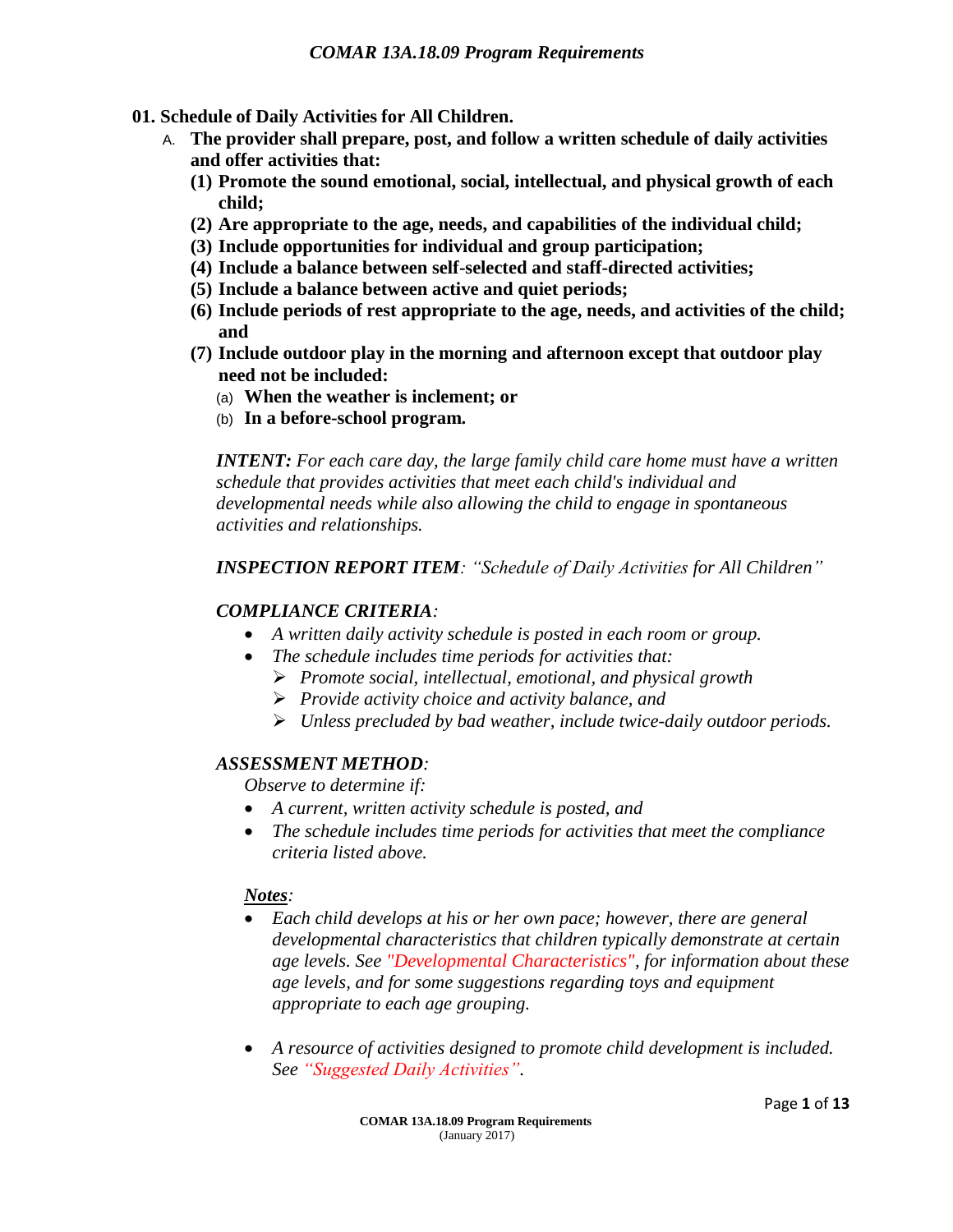- *It is the responsibility of the parents to make sure their children have proper clothing. However, it is the operator's responsibility to ensure the health, safety, and welfare of each child at all times while the child is in care. This responsibility includes ensuring the child's physical comfort with respect to temperature and activity. Although the provider is not required to furnish clothing items to children in care, the provider is encouraged to keep a variety of spare clothing items on hand in case children's clothes get wet or soiled. If a child arrives at the large family child care home without proper or adequate clothing, the Director should:*
	- *Arrange some alternate activity until the child has obtained the proper clothing,*
	- *Discuss the matter of proper clothing with the child's parent at the earliest opportunity, and*
	- *Consider specifying clothing responsibilities in the service contract or agreement the large family child care home has with the child's parent.*
- B. **A before-school and after-school program schedule of activities shall take into consideration that the child has attended an instructional program during regular school hours.**

*INTENT: Because an instructional program includes activities intended to address a child's need for intellectual growth and stimulation, a before-school and after-school program may be permitted flexibility with respect to these areas of activity programming. The activities provided should complement the instructional day by primarily providing opportunities geared to the children's social, emotional, and physical needs.*

#### C. **Screen Time Activities.**

- **(1) Definitions. In this section, the following terms have the meanings indicated;**
	- (a) **"Interactive technology" means educational and age-appropriate technology, including programs, applications (apps), noncommercial television programming, videos, streaming media, and ebooks that is designed to:**
		- **(i) Facilitate active and creative use of technology; and**
		- **(ii) Encourage social engagement with other children and adults.**
	- (b) **"Passive technology" means noninteractive television, videos, and streaming media.**
- **(2) Limited use of appropriate interactive technology may support, but may not replace, creative play, physical activity, hands-on exploration, outdoor experiences, social interactions, and other developmentally appropriate learning activities for children 2 years old or older.**
- **(3) Viewing Restrictions. Except as set forth in §C(4) of this regulation, a child in attendance who is:**
	- (a) **Younger than 2 years old may not be permitted to view any passive technology; and**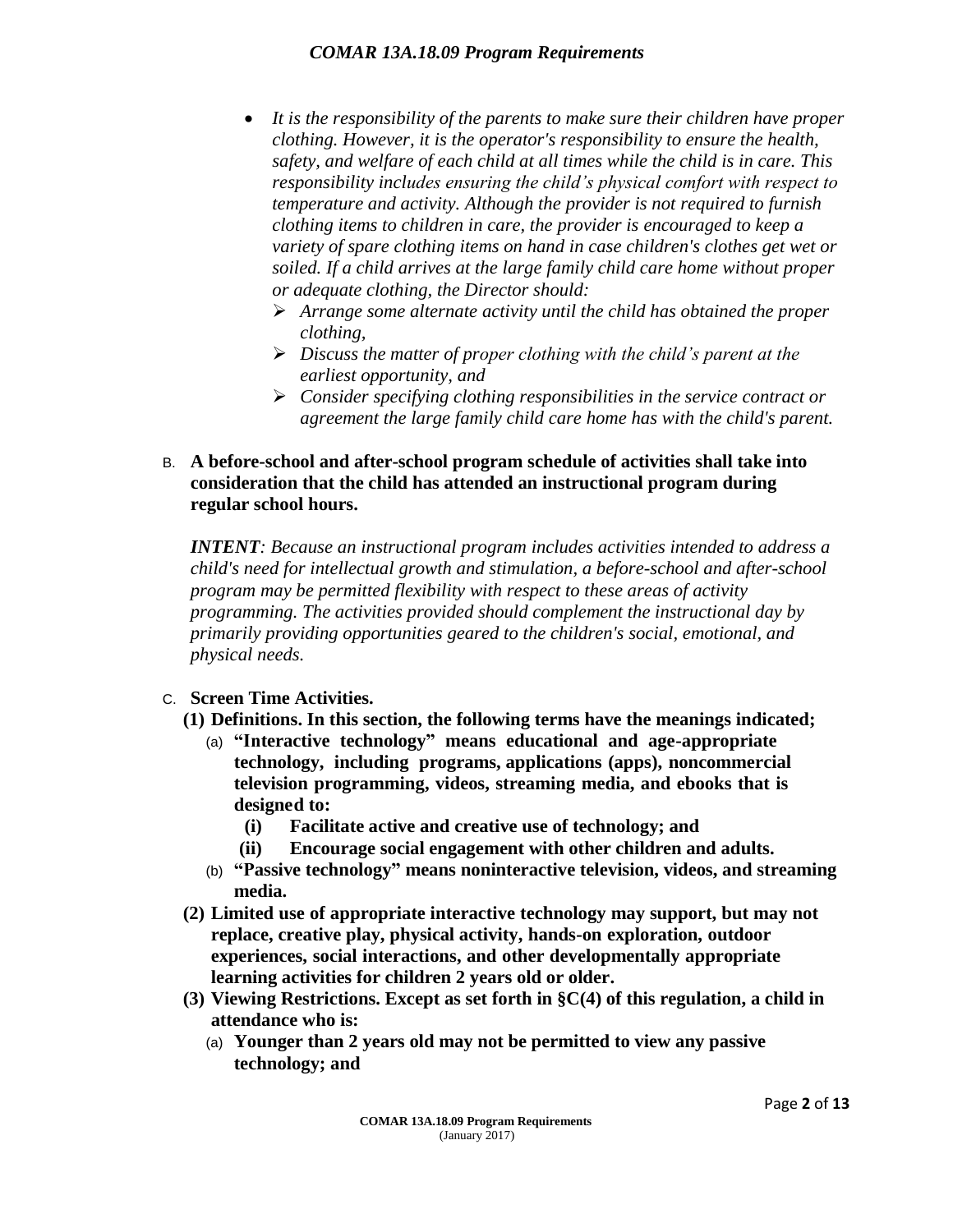- (b) **2 years old or older may not be permitted to view more than 30 minutes of age-appropriate, educational passive technology per week.**
- **(4) Exceptions.**
	- (a) **An occasional exception to the weekly passive technology viewing limit set forth in §C(3) of this regulation may be made for a special event or project, including a holiday or birthday celebration, or for educational content that is related to the child care home's curriculum.**
	- (b) **If an exception to the weekly passive technology viewing limit is made, a written record of the exception shall be made and retained on file that documents the:**
		- **(i) Nature and duration of the programming viewed; and**
		- **(ii) Reason for the exception.**
- **(5) No child may be permitted to view any:**
	- (a) **Passive or interactive technology during a meal or a snack; or**
	- (b) **Media with brand placement or advertising for unhealthy or sugary food or beverages.**
- **(6) The provider shall give the parent of each enrolled child a written screen time policy that addresses the use of passive and interactive technology during child care hours.**

*INTENT: Screen time is limited because it is important for infants and young children to:*

- *Have positive interactions with people and not sit in front of a screen that takes time away from social interaction with caregivers/teachers;*
- *Participate in activities that promote brain development such as talking, playing, singing, and reading together; and*
- *Participate in creative play, physical activity, hands-on exploration, outdoor experiences, social interactions, and other developmentally appropriate learning activities.*

#### *INSPECTION REPORT ITEM: "Screen Time Activities"*

#### *COMPLIANCE CRITERIA:*

- *Children younger than 2 years old are not permitted to view any passive technology;*
- *Children 2 years old or older are not permitted to view more than 30 minutes of age-appropriate, educational passive technology per week;*
- *No child is permitted to view any passive or interactive technology during a meal or a snack;*
- *No child is permitted to view media with brand placement or advertising for unhealthy or sugary food or beverages;*
- *If an exception to the weekly passive technology viewing limit is made, a written record of the exception is on file; and*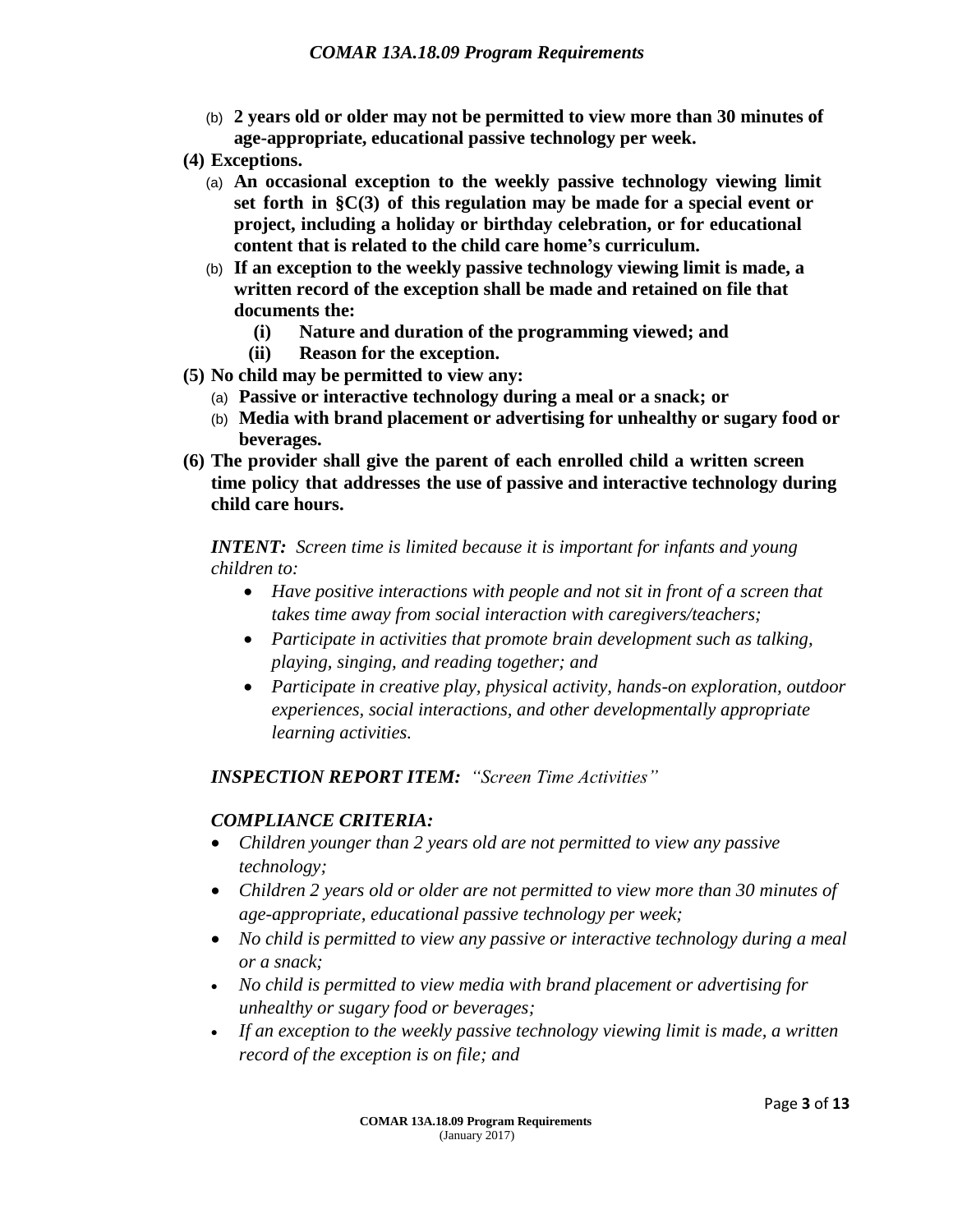*The parent of each enrolled child received a written screen time policy that addresses the use of passive and interactive technology during child care hours.* 

#### *ASSESSMENT METHOD:*

- *Observe to determine if a current, written activity schedule is posted, and*
- *The schedule includes screen time periods that meet the compliance criteria listed above.*
- *Check provider file for written exceptions to screen time for special events or projects;*
- *Ask the Director to produce the large family child care home's written screen time policy that addresses the use of passive and interactive technology during child care hours, and show evidence that the parents (of each child enrolled) received the screen time policy.*

#### *Notes:*

- *See "Developmental Characteristics", for information, and for some suggestions regarding toys and equipment appropriate to various age groups.*
- *A resource of activities designed to promote child development is included. See "Suggested Daily Activities"*

#### **02. Activity Plans for Infants and Toddlers.**

A. **A provider shall assign one staff member primary responsibility for each infant and toddler in care during each staff shift.**

*INTENT: During a given work shift, each infant and each toddler in attendance must have a specified staff member designated as the infant's or toddler's primary caregiver.*

*INSPECTION REPORT ITEM: "Activity Plans for Infants and Toddlers"*

*COMPLIANCE CRITERIA: During each work shift, a primary staff member is assigned to each infant and each toddler present during that work shift.*

*ASSESSMENT METHOD: For each infant and each toddler in care, review the infant's and toddler's current activity plan to identify the primary staff member assigned to each infant and each toddler. Review the current "Staffing Pattern" form, OCC 1206, to determine if that person is assigned to the infant's or toddler's group.* 

- B. **Upon enrollment of an infant or a toddler, the provider shall, in consultation with the parent of the child, prepare a written individualized activity plan for the child that:**
	- **(1) Addresses the child's normal pattern of activities, sleeping, and eating;**
	- **(2) Is consistent with the child's needs and capabilities;**
	- **(3) Identifies the staff member who is assigned primary responsibility for the care of the child during each staff shift.**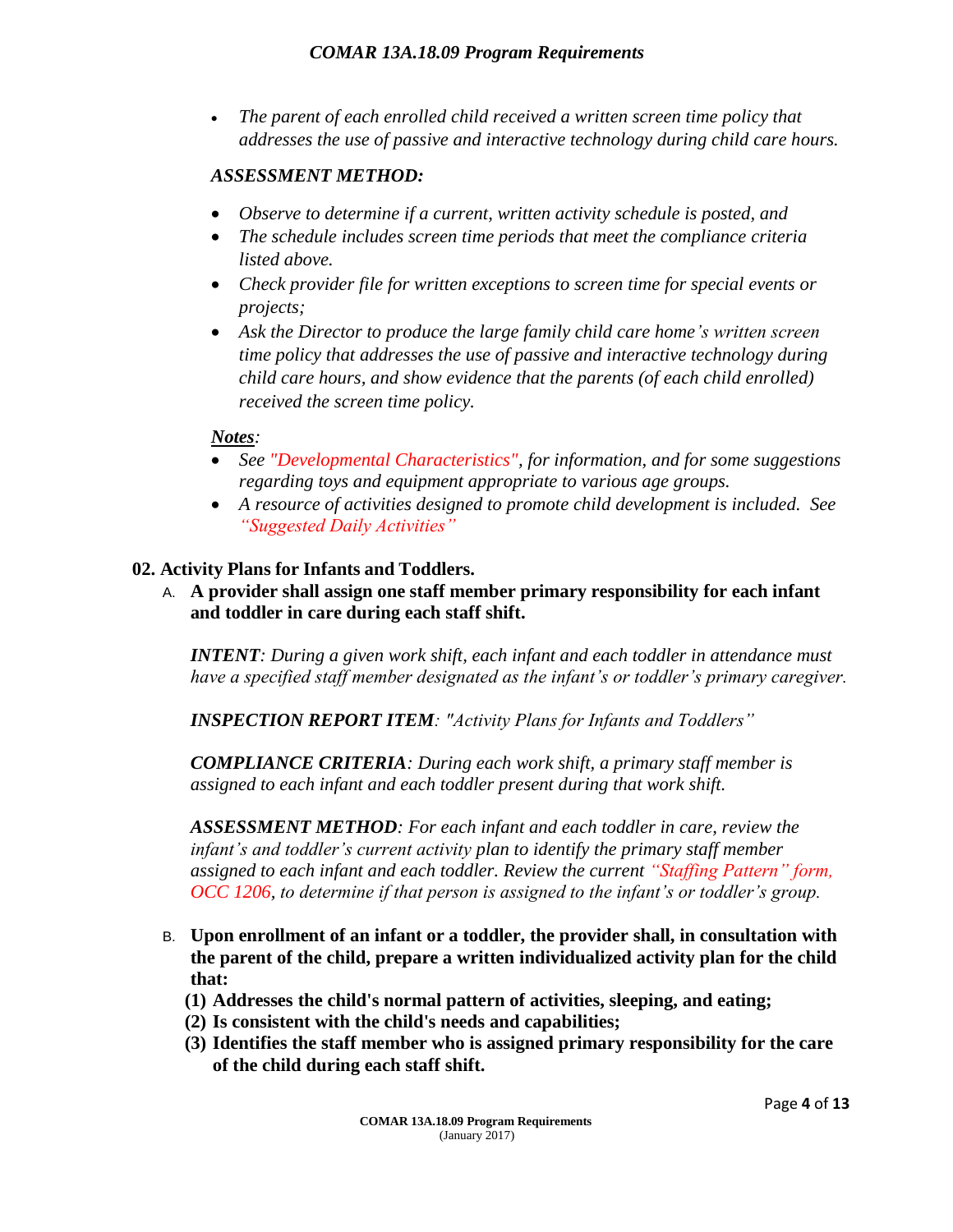- **(4) Ensures that the child is:**
	- (a) **Held, played with, and talked to;**
	- (b) **Except when sleeping, given opportunities to sit, crawl, toddle, or walk outside the infant's crib or playpen;**
	- (c) **Except in inclement weather, taken outdoors daily; and**
	- (d) **Diapered as needed and in accordance with the approved diapering procedure.**

*INTENT: When an infant or toddler is enrolled in care, the provider must ensure that a written individualized activity plan for the infant or toddler is developed jointly by the infant's or toddler's parent and a qualified staff member. This plan must address in detail what the infant's or toddler's individual needs are and how they will be met. This plan must also identify the qualified staff member who will have responsibility during each work shift for implementing the plan and ensuring that the infant or toddler receives appropriate care.*

*INSPECTION REPORT ITEM: "Activity Plans for Infants and Toddlers"*

#### *COMPLIANCE CRITERIA:*

- *For each infant and toddler enrolled in care, there is a written individualized activity plan that was jointly developed by qualified staff and the parent at the time of the infant's or toddler's admission to care.*
- *The written plan details:*
	- *The infant's or toddler's normal eating, sleeping, and other activity patterns and specifies how the facility will accommodate those patterns;*
	- *How the infant or toddler will receive consistent and appropriate stimulation;*
	- *Diapering; and*
	- *Assignment per shift of a qualified primary caregiver.*

*ASSESSMENT METHOD: Review each infant's and each toddler's record to determine if a written plan is present and if it meets the compliance criteria.*

- C. **For an infant or a toddler, the written activity plan required at the time of the child's admission to care shall be:**
	- **(1) Available for reference in the space used by the child's group;**
	- **(2) Implemented by each staff member having responsibility for care of the child;**
	- **(3) Modified in consultation with the child's parent as necessitated by the child's developmental needs; and**
	- **(4) Reevaluated at least every 3 months.**

*INTENT: The activity plan of each infant or toddler must be available for reference in the infant's or toddler's care area; routinely used as the basis for the infant's or*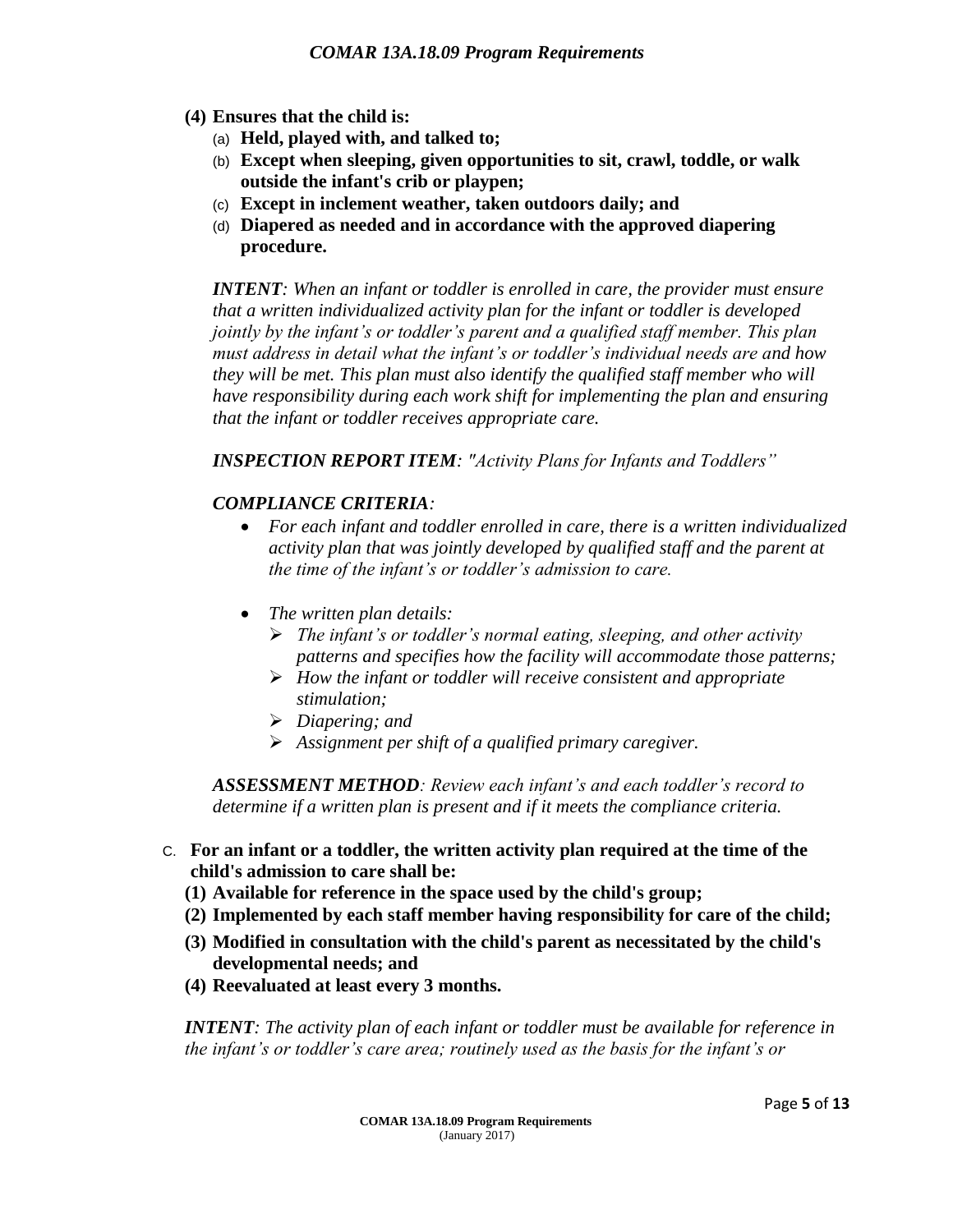*toddler's care; reviewed and updated at least every 3 months; and modified at other times as necessary in consultation with the infant's or toddler's parent.*

*INSPECTION REPORT ITEM: "Activity Plans for Infants and Toddlers"*

*COMPLIANCE CRITERIA: Each infant's and each toddler's activity plan is:*

- *Posted in the each infant's and each toddler's care area;*
- *Used as the basis for care each day the infant and toddler is present;*
- *Current to within the last 3 months; and*
- *Re-evaluated at least every 3 months and modified as needed jointly with the parent.*

#### *ASSESSMENT METHOD:*

- *Observe to determine if and where each infant's and each toddler's activity plan is posted.*
- *Review each infant's and each toddler's plan for evidence of re-evaluation conducted at least every 3 months, for modifications as needed, and for evidence of the parent's participation in these reviews.*
- *Observe each infant's and each toddler's actual care activities to determine if they are consistent with the current activity plan. If necessary, identify and interview the infant's and the toddler's designated primary caregiver to obtain additional information in this regard.*

*Notes: The needs of infants and toddlers may change rapidly and frequently, and the large family child care home staff members are expected to be alert to these changes. While a pre-planned individual activity schedule is necessary and appropriate, the home must be flexible and prepared to revise the plan, in consultation with the parent, according to observed changes in the infant's and the toddler's behavior and needs.*

#### **03. Activity Materials, Equipment, and Furnishings.**

A. **For indoor and outdoor activities, a provider shall provide to each group of children in care a sufficient quantity and variety of activity materials, equipment, and furnishings according to the numbers, ages, and developmental needs of the children.**

*INTENT: There must be enough appropriate indoor and outdoor activity-related items to accommodate all of the children in each activity group.*

*INSPECTION REPORT ITEM: "Activity Materials, Equipment, and Furnishings"*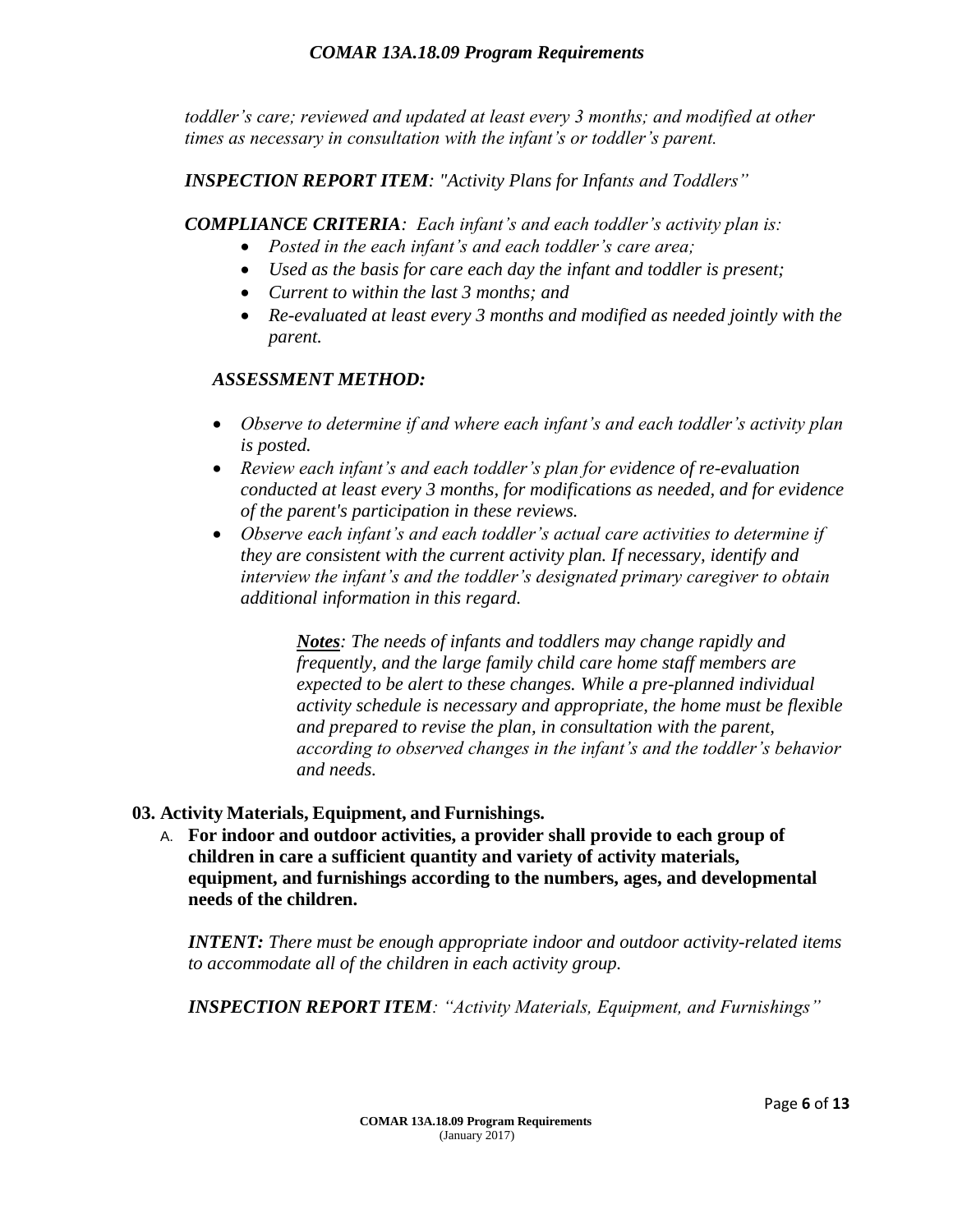*COMPLIANCE CRITERIA: In each activity group, there are enough age-appropriate activity-related items to allow each child in the group to participate fully and successfully in the activity.*

*ASSESSMENT METHOD: Observe each activity group to determine the sufficiency and age-appropriateness of activity-related items available to the group.*

#### B. **Activity materials and equipment shall be:**

- **(1) Provided for:**
	- (a) **Vigorous play;**
	- (b) **Creative and dramatic play;**
	- (c) **Socialization;**
	- (d) **Manipulation, including construction materials;**
	- (e) **Exploration of art, music, language arts, and science; and**
	- (f) **Individual pursuits;**
- **(2) Appropriate to each child's individual development of cognitive, social, emotional, and fine and gross motor skills;**

*INTENT: Activity materials must be available to encourage and stimulate child growth in physical, cognitive, emotional, and social domains.*

*INSPECTION REPORT ITEM: "Activity Materials, Equipment, and Furnishings"*

*COMPLIANCE CRITERIA: Available materials are suited to the activity areas specified in this regulation.*

*ASSESSMENT METHOD: Observe the activity materials available to each group to determine if they are suited to the listed activity areas.*

*Note: See "Program Requirements – Curriculum Easy as ABC, 123".*

- **(3) Easily accessible to each child for whose use they are intended;**
- **(4) In good repair, clean, nontoxic, and free from hazards including lead paint; and**

*INTENT: Each activity material or equipment item used by a child must be safe, clean, fully operational, and developmentally appropriate for that child.*

*INSPECTION REPORT ITEM: "Activity Materials, Equipment, and Furnishings"*

*COMPLIANCE CRITERIA: Each activity and equipment item is safe, suitable, clean, and in proper working condition.*

#### *ASSESSMENT METHOD:*

*Observe the condition of activity and equipment items.*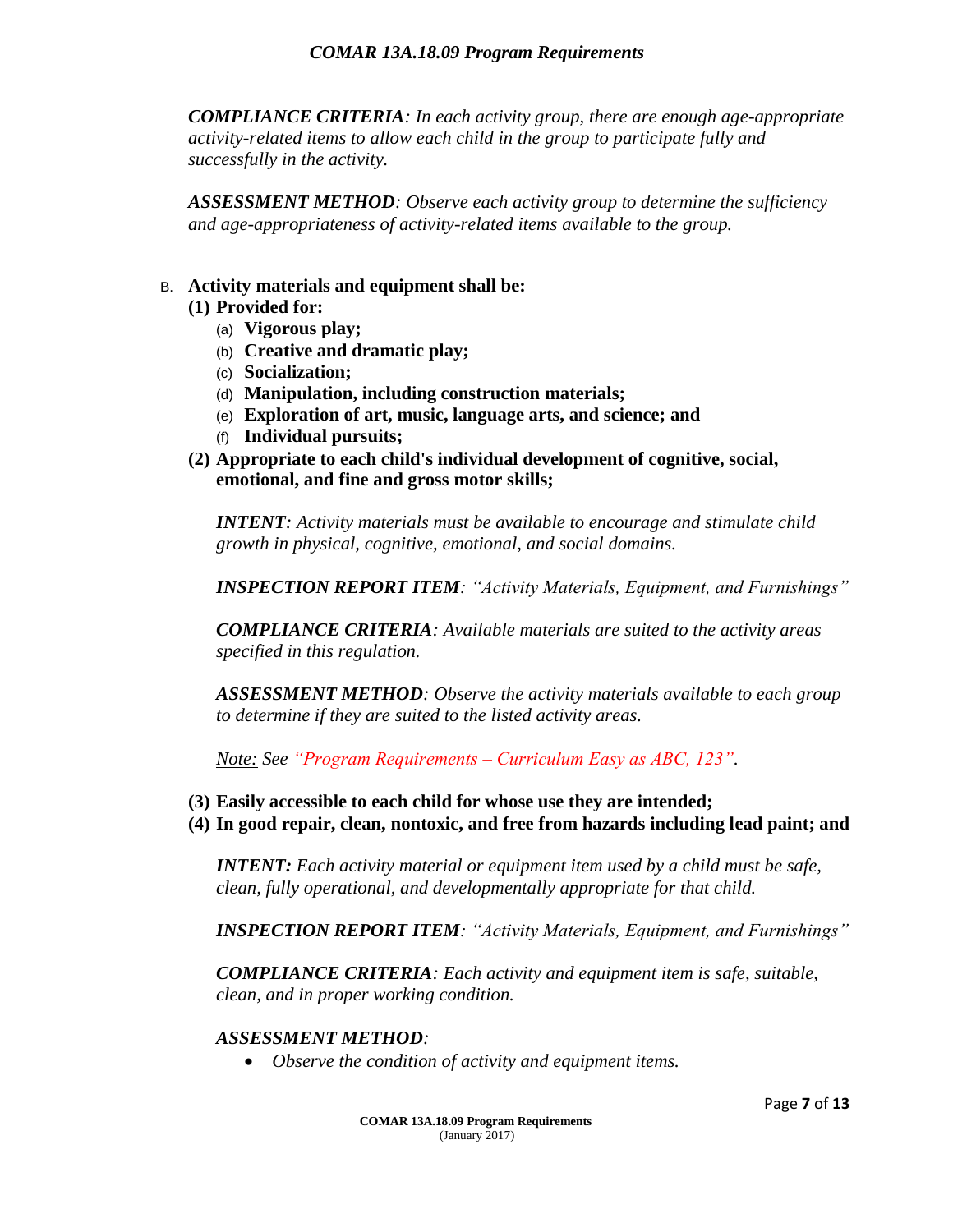*If items have manufacturer labels, check these labels to determine if any item contains lead, lead paint, or another toxic substance.*

#### *Note:*

- *Hazards commonly found in activity materials and equipment include, but are not limited to:*
	- *Sharp, pointed, or serrated edges*
	- *Splinters*
	- *Protruding nails, screws, bolts, boards, etc.*
	- *Choking hazards such as small removable pieces*
	- *Strings, cords, and hooks that can catch on a child's clothing or hair*
- *Some materials and equipment in Montessori programs may appear to be hazardous, but are an important part of the Montessori curriculum.*
- **(5) Culturally sensitive and representative of the children in care.**

#### C. **In reviewing materials and equipment in before-school and after-school programs, the office shall take into consideration that the child has attended an instructional program during regular school hours.**

*INTENT: Because an instructional program addresses a child's need for growth and stimulation across all major developmental domains, a before-school and after-school program may be permitted more flexibility in the range of equipment and activity materials it makes available.*

#### D. **Furnishings used by a child in care:**

- **(1) May include furniture and other furnishings used by residents in the child care home; and**
- **(2) Shall be scaled in proportion to the child's size.**

*INTENT for A. and B. above: Furnishings intended for use by children must be sized according to those children so that they can use the furnishings without assistance or risk of injury. At a minimum, the large family child care home must maintain suitable, age-appropriate, and appropriately-sized furniture for sitting, participating in tabletop activities, and resting or sleeping.*

*INSPECTION REPORT ITEM: "Activity Materials, Equipment, and Furnishings"*

#### *COMPLIANCE CRITERIA:*

 *Each child can easily and successfully access all furnishings used in his/her activities.*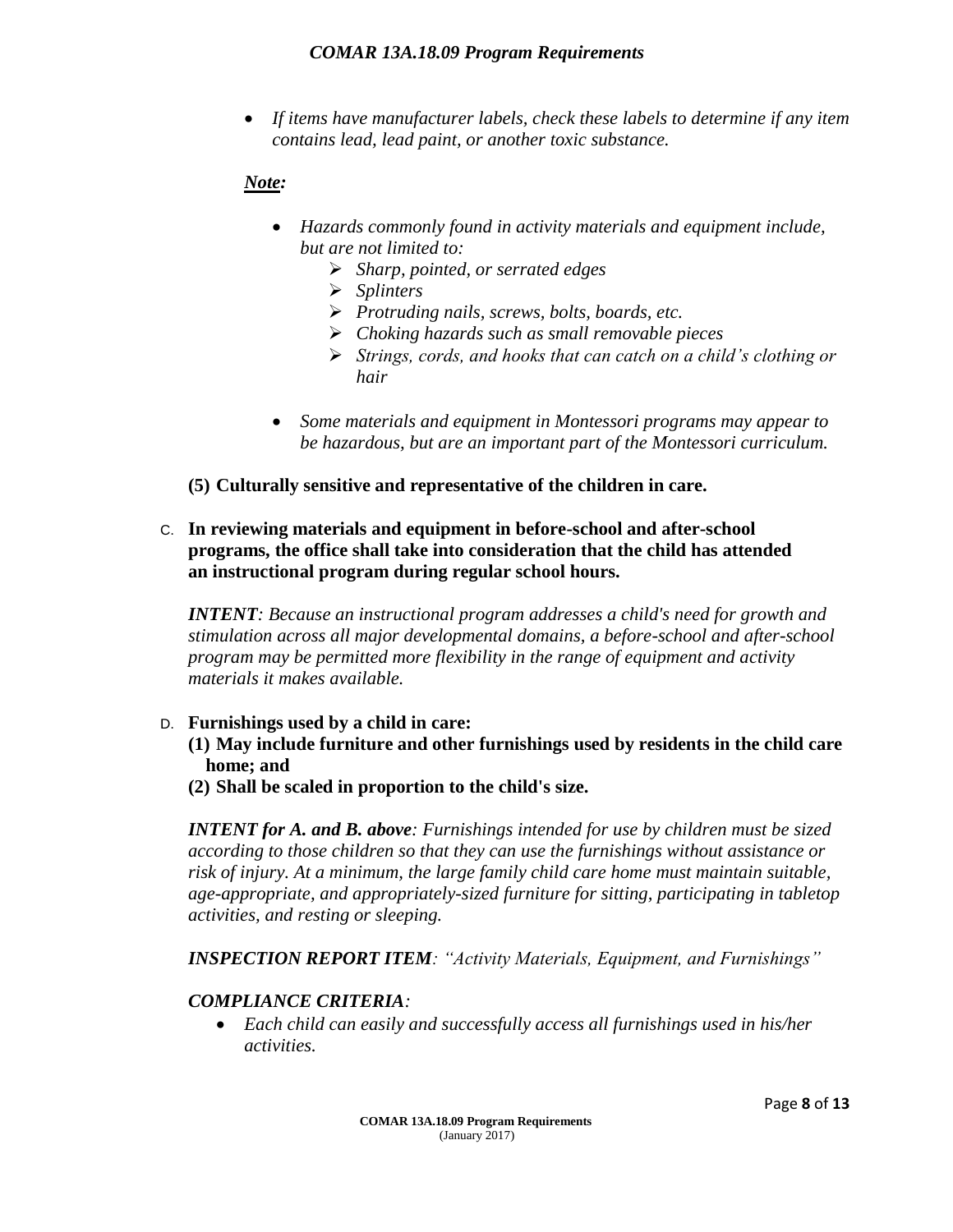*Multipurpose tables and chairs are present in the indoor activity area.*

*ASSESSMENT METHOD: Observe the number, type, and location of activity furnishings to determine if they meet the above compliance criteria.*

*Note: For each child, there must be table space and an appropriately sized chair so that the child can sit to play and eat in a comfortable position: knees should not bump the table apron; feet should touch the floor; and chin should not be close to the table top.*

#### **04. Rest Furnishings.**

- A. **There shall be:**
	- **(1) A suitable cot or mat for each child 12 months old to 5 years old present in the child care home for more than 4 hours, and for children 5 years old or older who regularly take rest periods in the child care home;**
	- **(2) A suitable bed for each child who is 12 months old or older and who is present in the child care home during those hours which are usual nighttime sleep hours for that child;**
	- **(3) An adequate supply of clean bedding provided for each child who takes rest periods at the child care home; and**
	- **(4) A crib, portable crib, or playpen with a snugly fitting mattress, moisture-proof mattress covering, and tight fitting sheet for each child in the child care home who is:**
		- (a) **Younger than 12 months old; or**
		- (b) **12 months old or older but younger than 2 years old, if the child's parent requests a crib, portable crib, or playpen.**
- B. **When in use, all cots, mats, and beds shall be appropriately spaced to facilitate safe movement and evacuation of staff and children.**
- C. **Each crib, portable crib, and playpen shall meet the standards of the U.S. Consumer Product Safety Commission.**
- D. **Stackable cribs may not be used.**
- E. **Each crib, portable crib, and playpen in use shall be placed so that:**
	- (1) **It presents at least one long side without a wall, plexiglass panel, or other solid barrier; and**
	- (2) **There is a space of at least 3 feet if placed side-to-side and 18 inches if placed end-to-end between two adjacent cribs, portable cribs, or playpens that are not separated by a solid barrier.**
- F. **Soft bedding items, including but not limited to pillows, quilts, comforters, and crib bumpers, may not be used as rest furnishings for a child using a crib, portable crib, or playpen.**

*INTENT: All rest furnishings used by children in care must be safe and ageappropriate. Cribs must meet national safety standards and must be placed so as to allow easy access to, and prompt evacuation of their occupants in the event of an emergency.*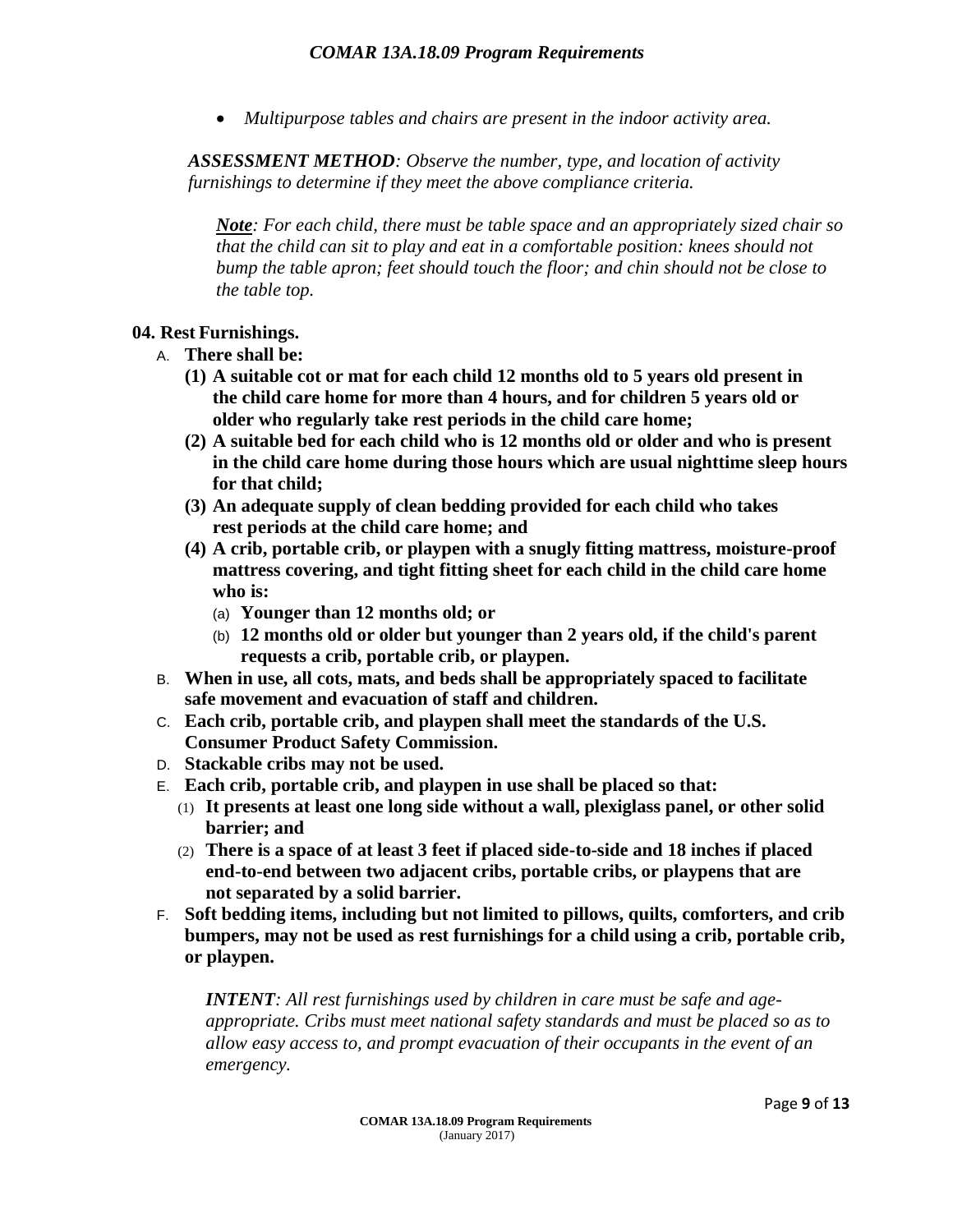#### *INSPECTION REPORT ITEM: "Rest Furnishings"*

#### *COMPLIANCE CRITERIA:*

- *For each child younger than 12-months-old approved for care, there is a crib that meets Consumer Product Safety Commission (CPSC) standards (see bulleted item under Notes below regarding presence of cribs, etc.).*
- *For each child 12-months-old or older whose parent has requested a crib, a crib is available.*
- *Suitably sized rest furniture is available as required.*
- *Adequate clean bedding is available to each child who takes rest periods.*
- *All rest furniture is spaced to facilitate safe and prompt evacuation.*

#### *ASSESSMENT METHOD:*

 *Observe to determine the number, type, and safety of rest equipment items that are present for enrolled children who are 12-months-old or younger.*

#### *Notes:*

- *Either an individually labeled cot/bed/mat is provided for each child 12 months-old or older for whom rest is required, or if cots/beds/mats are used by different children, they are cleaned by an OCC-approved method between uses.*
- *"Bedding" means a washable cover on the cot/bed/mat and other covers as needed for warmth and comfort. Bedding may be provided by the facility or by parents. Bedding should be laundered at least weekly, or more often if necessary.*
- *Double-decker bunk beds may not be used as rest furniture.*
- *To help ensure adequate ventilation and reduce the potential for transmission of disease, it is recommended that there be at least 3 feet between each cot/bed/mat, or at least 18 inches apart if children's napping positions are alternately head to foot.*
- *If the large family child care home is approved to care for children under 12-months-old, but the current enrollment of that age-group is below the total approved capacity, OCC licensing staff still need to verify that the required number of cribs are present in the center and available for use, and that they meet Consumer Product Safety Commission (CPSC) standards.*
- *Drop-side cribs may no longer be used.*
- *To help make sure that cribs used in the large family child care home are safe, refer to "Crib Safety Tips,"*
- *A CPSC resource guide, "Child Care Providers – Your Guide to New Crib Standards", is included for reference.*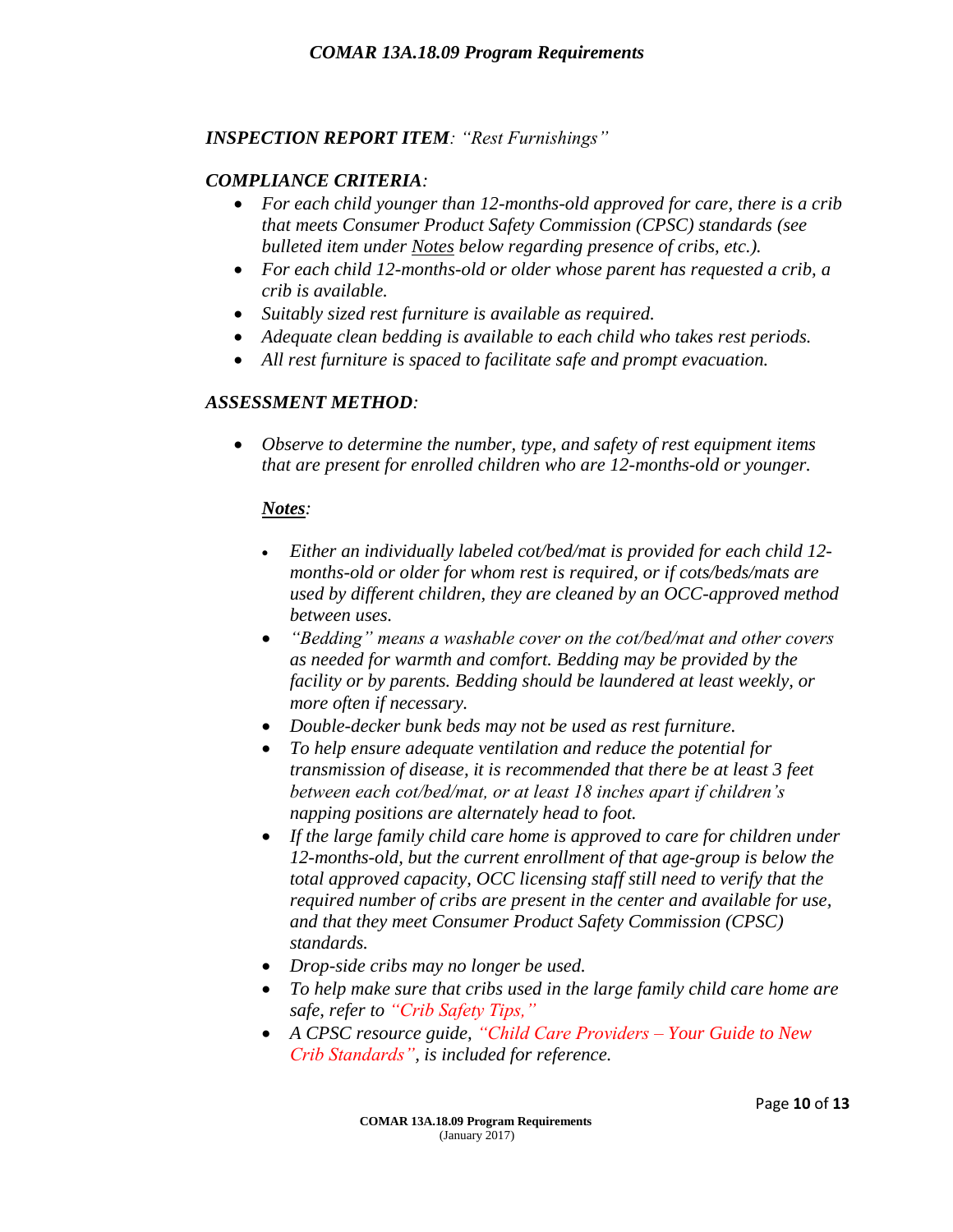- *More safety information concerning specific types of cribs is available online at the CPSC website [\(www.cpsc.gov\)](http://www.cpsc.gov/).*
- **05. Equipment for Infants and Toddlers.**
	- A. **A sufficient number of strollers or carriages with appropriate restraints shall be available to accommodate all nonwalking infants and toddlers who are present in care.**
	- B. **The use of walkers is prohibited.**

*INTENT: Adequate, appropriate, and safe individual transportation must be available for each non-walking infant in attendance. Walkers are prohibited because they are a risk to infant safety.*

*INSPECTION REPORT ITEM: "Infant and Toddler Equipment"*

#### *COMPLIANCE CRITERIA:*

- *For each non-walking infant in attendance, there is a stroller or carriage with appropriate restraints.*
- *Walkers are not used by the facility.*

#### *ASSESSMENT METHOD:*

- *Identify the number of non-walking infants in attendance, and then count the number of strollers and carriages on hand to determine if there are enough for all the non-walkers.*
- *Interview the Director and other large family child care staff as necessary to verify that walkers are not used.*
- C. **The child care home shall have furnishings that allow the safe and easy feeding of infants and toddlers, including but not limited to high chairs, child-sized tables and chairs, and chairs for staff members to use while holding infants for feeding.**
- D. **If high chairs are used, each high chair shall be equipped with age-appropriate restraints.**

*INTENT: High chairs must be properly equipped with restraints to keep infants and toddlers from slipping or falling out of the chairs. Extreme caution must be used to make sure that the restraints are fitted and applied properly so that they do not present a strangulation risk.*

*INSPECTION REPORT ITEM: "Infant and Toddler Equipment"*